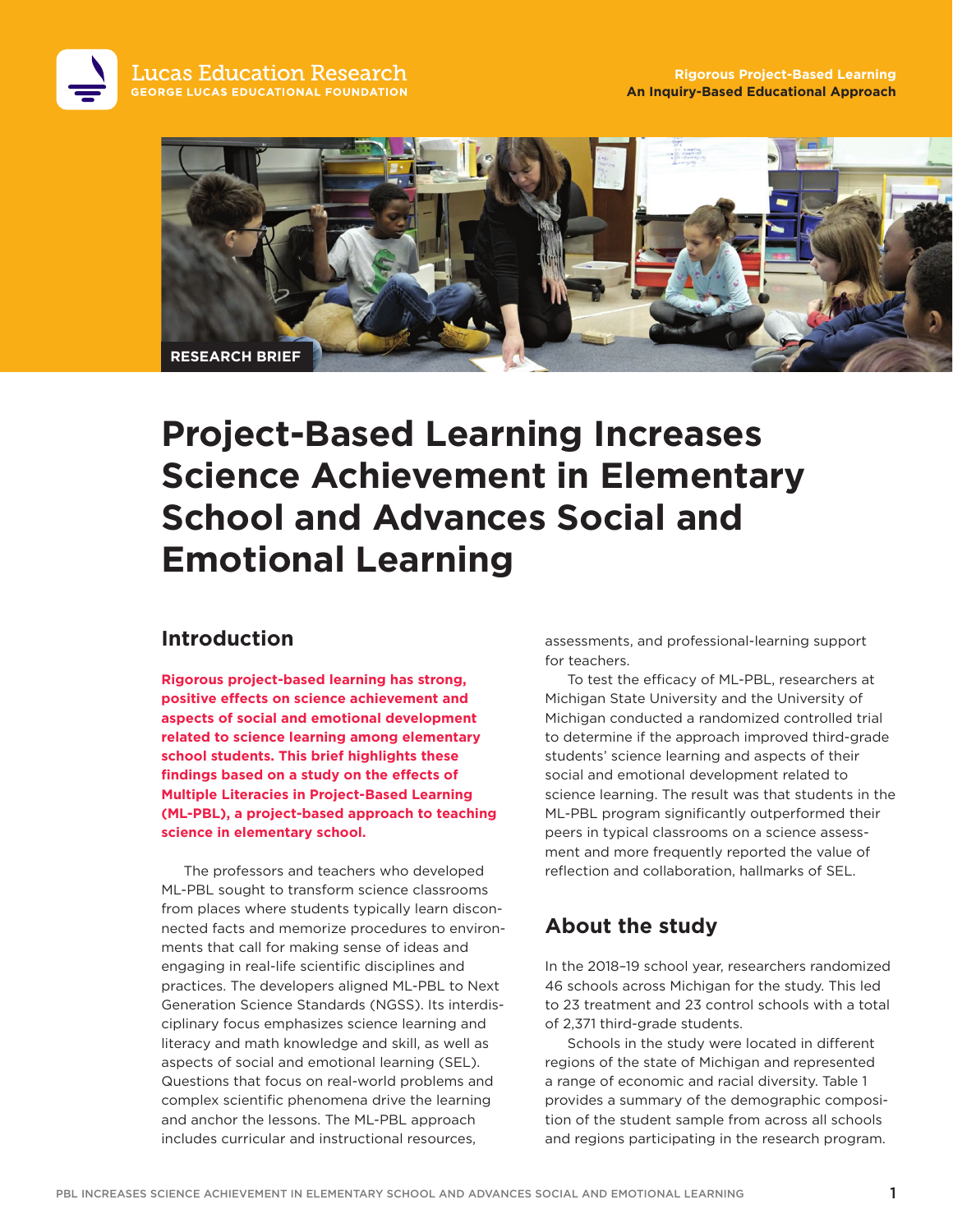

|                  | <b>Percent of Student Sample</b>  |       |              |          |       |                    |
|------------------|-----------------------------------|-------|--------------|----------|-------|--------------------|
|                  | Free and Reduced-<br>Priced Lunch | White | <b>Black</b> | Hispanic | Asian | American<br>Indian |
| <b>Treatment</b> | 62.2                              | 44.6  | 40.8         | 8.5      | 3.2   | 0.2                |
| Control          | 61.6                              | 40.6  | 42.1         | 11.9     | 2.1   | 0.4                |
| Overall          | 61.9                              | 42.6  | 41.4         | 10.2     | 2.7   | 0.3                |

#### **Table 1. School-Level Demographics**

To evaluate the impact of ML-PBL, test items aligned with the third-grade NGSS performance standards were released to the researchers through a contract with the Michigan State Department of Education. Since the researchers did not develop these test items, the science assessment created with them was free from any unintended bias.

## **STUDY DETAILS**

In addition, researchers developed a student survey designed and validated to assess three aspects of social and emotional learning: reflection, collaboration, and ownership. A recent Lucas Education Research paper  $\Xi$  identified these aspects as integral to both high-quality project-based learning and SEL.

Teachers using the ML-PBL program participated in six days of in-person trainings on ML-PBL throughout the year as well as virtual sessions, while members of the control group participated in the same professional learning they would get in a typical year. A key feature of the ML-PBL professional learning was that teachers experienced and were guided through the kind of active, inquirybased learning that their students would experience.

For comprehensive information about the study's methodology and analytical approach, see the researchers' report  $\mathbb E$ .

Lucas Education Research, a division of the George Lucas Educational Foundation, funded the development of ML-PBL.

## **Results**

On average, third graders in ML-PBL classrooms performed 8 percentage points better on the science assessment as compared with students in the control group classrooms. These results are statistically significant: *ES* = 0.266, *p* < 0.01. Note that *ES* stands for "effect size," a simple way of quantifying the difference between two groups. The *p* stands for "probability." A *p* value helps to determine the significance of the results. Importantly, the researchers found this positive effect across schools with differing racial and ethnic makeups and household-income statuses and throughout the major regions of the state.

When researchers further analyzed the sample of students by their reading ability in the fall, they reported that the significant effects on the science test in favor of ML-PBL held across students performing at all reading ability levels. See Figure 1 for more details.

ML-PBL also had significant and positive effects on two of the three aspects of social and emotional learning related to science learning. Specifically, students in ML-PBL classrooms more frequently reported the value of reflection and collaboration in science classrooms.

A final analysis of the demographic composition of the study schools confirmed that findings can be generalized to students beyond Michigan: The students in the study sample were representative of third graders across Michigan and throughout the country.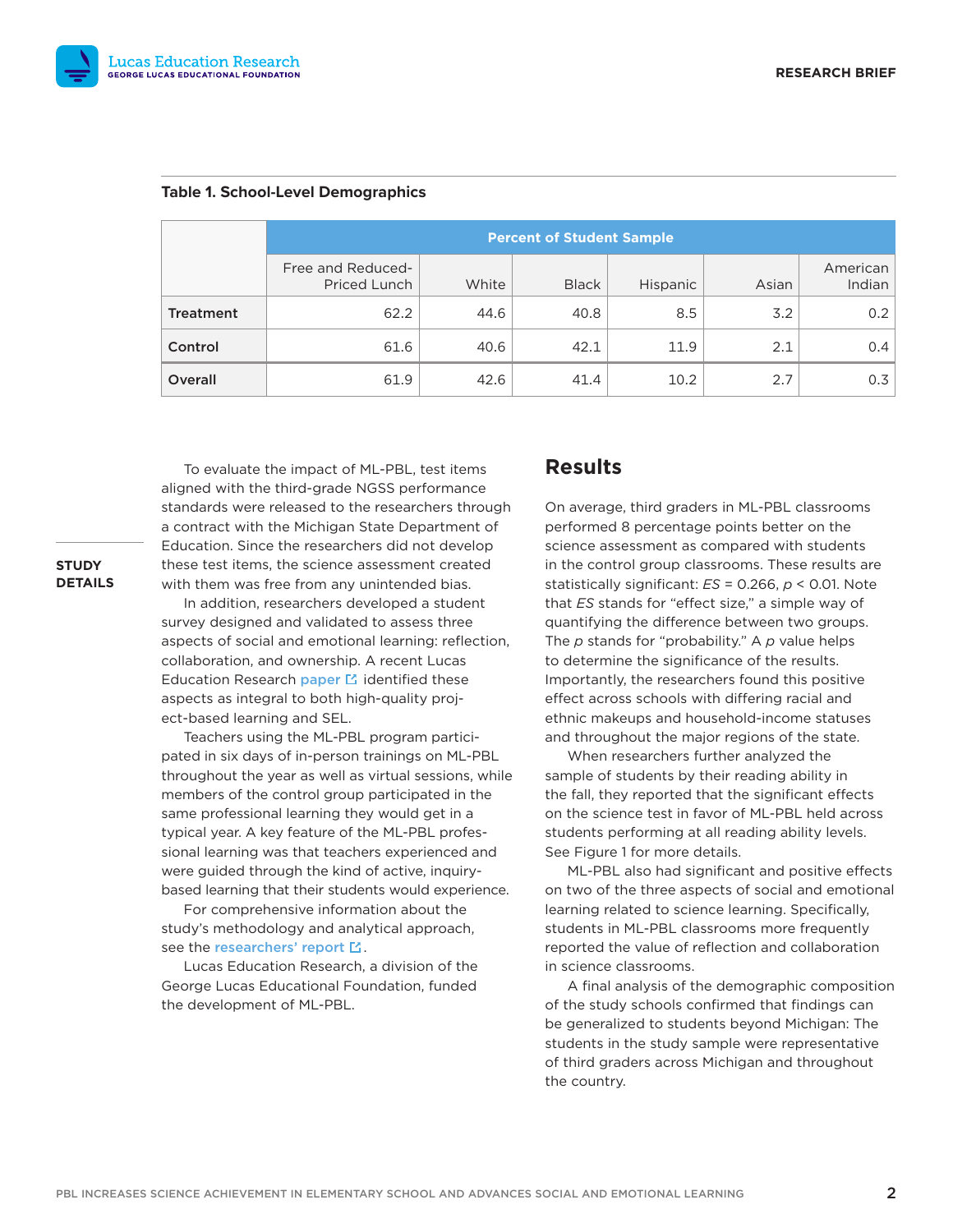



**Figure 1. Student Performance by Baseline Reading Level**

# **Discussion**

Few elementary science programs that improve instruction and learning have the scope and depth of ML-PBL, and researchers have not studied these with such rigorous techniques. In this case, the developers thoughtfully created texts that supported the hands-on, real-life learning opportunities. It is important to note that this interdisciplinary approach to science and literacy resulted in a significant improvement in performance for all students on an independent measure of science knowledge.

This improvement regardless of reading level is notable because it shows that rigorous projectbased learning coupled with professional learning is effective for all learners. Additionally, the fact that these significant effects persisted across schools with differing racial and ethnic makeups and household-income statuses and in various regions of the state further substantiates the claim that this approach is beneficial for all students.

The positive effects found for two aspects of SEL, collaboration and reflection, are also important indicators of successful learning and are integral to high-quality project-based learning. Collaboration is a key feature of ML-PBL as it underscores the importance of allowing all students to participate in experiences, thus providing equitable opportunities for every student to learn in the science classroom. Reflection in the service of revising project work helps students learn how to incorporate and interpret feedback from others. In this way, reflection encourages growth and helps students develop self-management skills that empower them to persevere through difficulties.

ML-PBL takes a comprehensive approach to changing science instruction, bringing together interdisciplinary, project-based learning instructional materials with high-quality, sustained professional learning. It is important to note that these findings were contingent upon providing teachers with the opportunity to engage in high-quality and sustained professional learning.